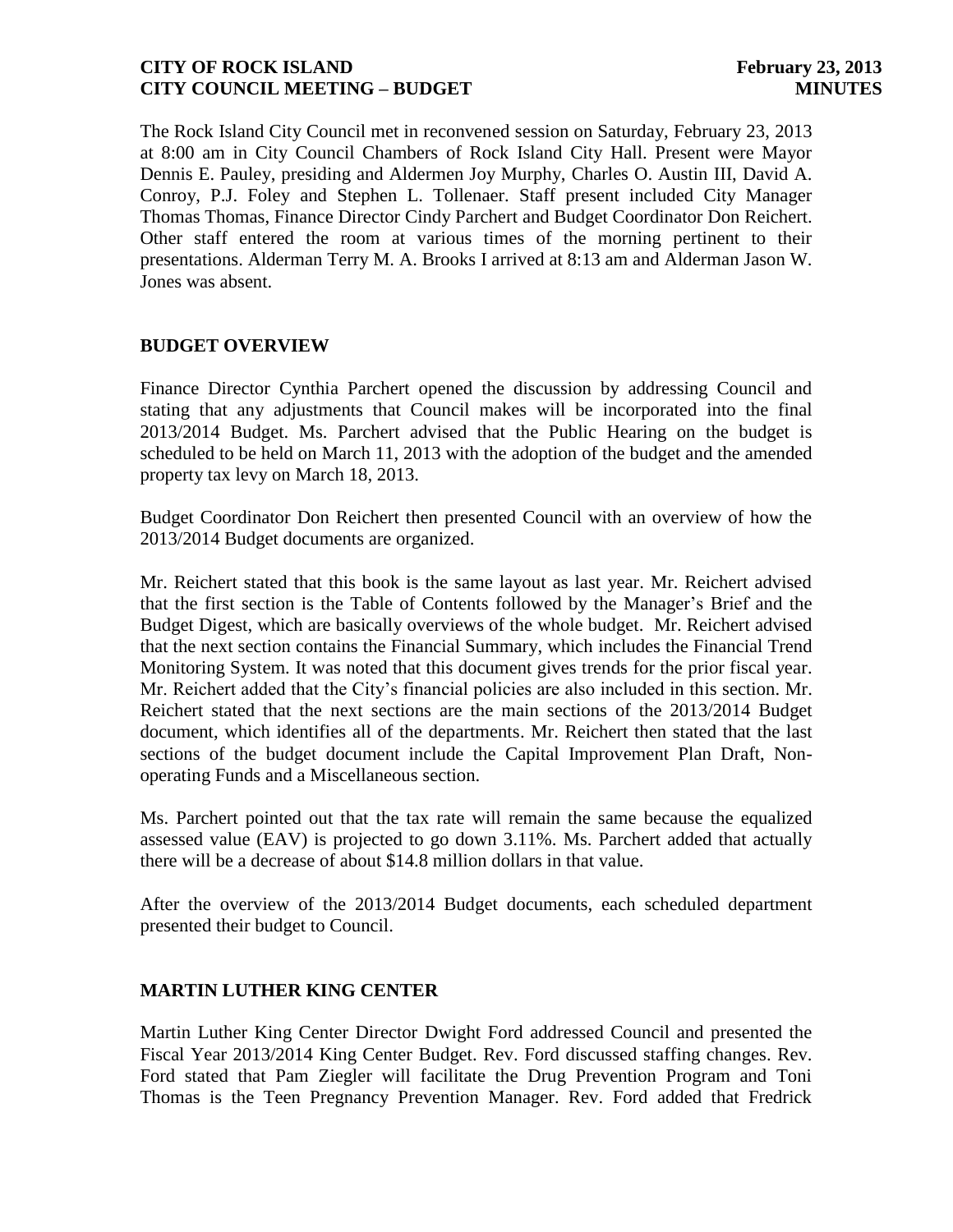Cunningham is the After School Program Manager. It was noted that the new Executive Director is Rev. Dwight Ford. Rev. Ford advised that total expenditures are at \$815, 368.00. Rev. Ford indicated that this year, there is a total body count of 36 members to the team and 13 will be full-time employees.

Rev. Ford advised that the only major project in the budget is the media center. Rev. Ford indicated that the King Center received a \$6,000.00 facilitator grant; it was a donation from the Robinson Family. It was noted that the total project cost is approximately \$10,000.00 and 8% of it is completed. Rev. Ford stated that the Janitorial contract has been reduced and commented on the snow removal contract.

Rev. Ford discussed revenue. Rev. Ford advised that the King Center was included in the Promise Neighborhood Implementation Grant; it is a United Way grant that has designated the King Center to be the head of the West End sector. It was noted that this grant will significantly impact the way the King Center does services if it is received. It was noted that they did not receive the grant this year. Rev. Ford advised that he is confident that if it is resubmitted, they will eventually receive it. Rev. Ford added that this is a five year grant for a total of \$323,319.00.

Rev. Ford discussed the changes in the level of services that the King Center provides. Ref. Ford stated that the After School Program currently has 70 people enrolled and the goal is to reach 100; the Substance Abuse Program has 500 and the goal will be to reach 1,000. Rev Ford also commented on Pregnancy Prevention, the Metropolitan Youth Group, Striders Track Team and the Rock Island Boxing Club.

Rev. Ford pointed out that Promoting the Peace, which is a grass roots organizing antiviolence campaign has become very active. Rev. Ford advised that the Growing Scholar Program is a school district initiative and the King Center does not supply the funds. However, the King Center does supply two certified teachers to assist 14 students in providing tutoring that focuses on math and reading. Rev. Ford advised that the King Center is working on a grant for the Youth Leadership and Summer Enrichment Program. Rev. Ford commented that the Active Club is a 115 member club. It was noted that there are no places on the West End for them to meet; the King Center is working on talking to funders to implement a pilot program where these members can come to the King Center in the daytime to spend mornings talking and sharing.

Rev. Ford discussed operational changes. Rev. Ford noted that the Team Reach Manager has become the Facility Supervisor. Rev. Ford added that the King Center is becoming much more active with the building rentals and would like to expand opportunities for the rentals.

Rev. Ford indicated that the United Way grant is a \$16,000.00 grant that the King Center supplements with the funding that is received from the State for the Substance Abuse Prevention Program; it has been submitted and the King Center is up for review on April 3<sup>rd</sup>. Rev. Ford stated that he is confident that it will be reinstated. It was noted that this is a reoccurring grant. Rev. Ford advised that he has been contacted by the Illinois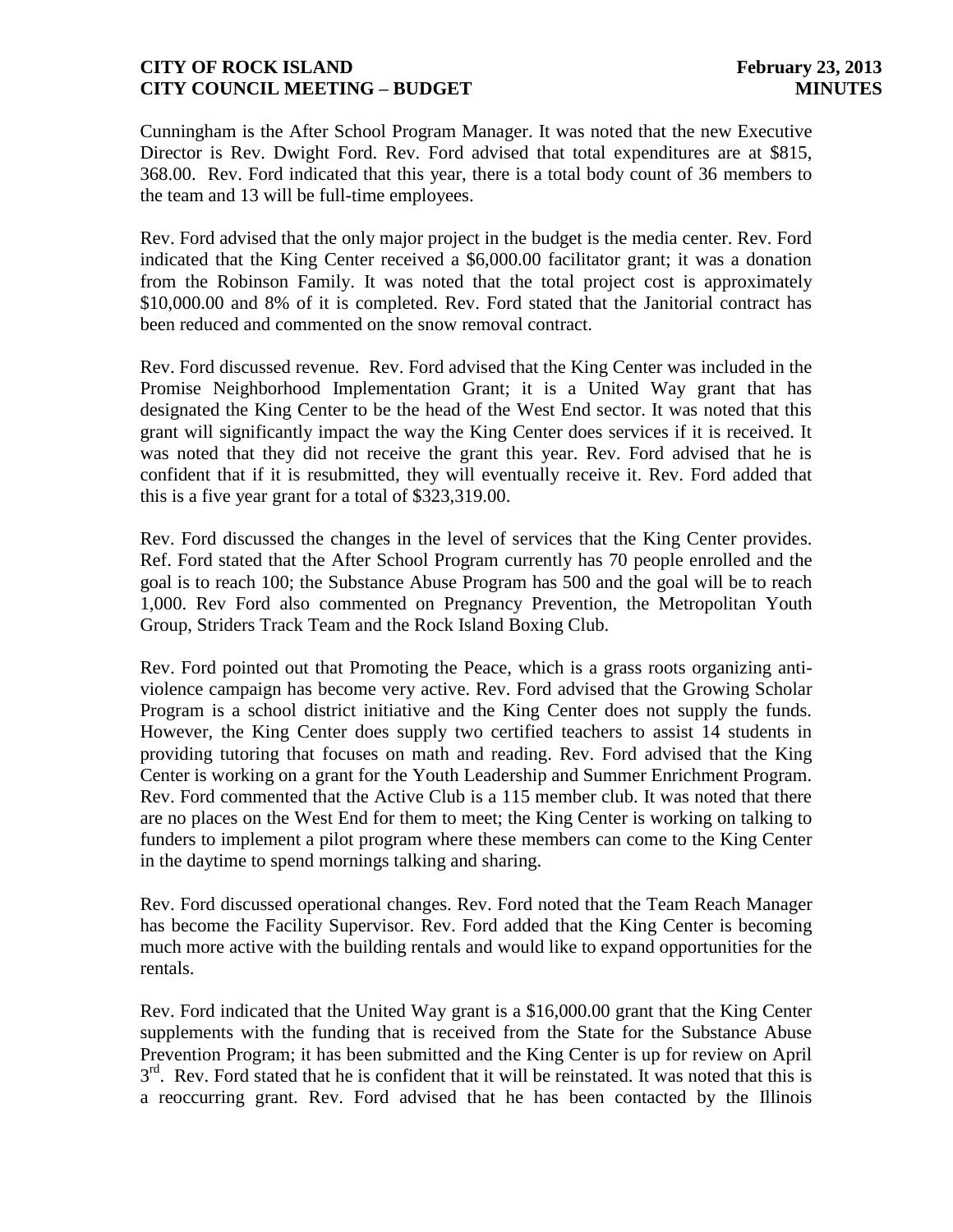Department of Health Services and he was asked if the King Center could be prepared to expand their prevention services. Rev. Ford commented that the King Center is in 12 of the 13 schools in District 41. Rev. Ford commented that if the prevention service could be expanded, the Illinois Department of Health Services stated that they could possibly move another \$140,000.00 to the King Center, which would increase the exposure. Rev. Ford added that right now, the King Center is scheduled to reach approximately 2000 students with substance and alcohol abuse prevention and pregnancy prevention within the school year and the \$140,000.00 would allow the King Center to reach more students.

Council and Rev. Ford discussed staffing levels as it related to body counts, and Council discussed programs as it related to the Active Club and the After School Program. Council also discussed revenue and expenses as it related to building rental fees.

# **POLICE**

Police Chief Jeff VenHuizen along with Deputy Chief Jason Foy and Lt. Tim McCloud addressed Council and presented the Fiscal Year 2013/2014 Police Budget.

Chief VenHuizen discussed various Police Department accomplishments over the past year. Chief VenHuizen advised that the Police Department was undergoing the accreditation process and the onsite assessment was done in January. It was noted that two onsite assessors came and evaluated the Police Department. Chief VenHuizen commented that the official word has not been confirmed by the Illinois Association of Chiefs of Police Board yet, however, the assessors have recommended that the Police Department receive Tier One accreditation. Chief VenHuizen advised that last year was the first year that the Crime Suppression Unit was formed. It was noted that it was well received by the public. Chief VenHuizen pointed out that there were a total of 167 misdemeanor arrests, 58 felony arrests, 95 ordinance arrests, seized six firearms and over 700 grams of drugs. Chief VenHuizen advised that when comparing crime statistics from 2011 to 2012, the department was down 11% in overall crime and down 23% in violent crime.

Police Chief VenHuizen advised that there will be a temporary increase in staffing levels for the Police Department; it will go from 110 to 111 full time equivalents (fte). Chief VenHuizen stated that this is based on some anticipated absences that the Police Department will have and based on some pending retirements. Chief VenHuizen further explained this issue.

Chief VenHuizen indicated that two projects will be completed in the Fiscal Year 2013/2014 budget. The Chief stated that voters for RICOMM is a hardware that allows for radio traffic, which is the communication between the dispatchers and the officers on the street. It was noted that \$22,000.00 has been budgeted. Chief VenHuizen explained that the voters are almost 40 years old and this is the last major equipment to be purchased for RICOMM. Chief VenHuizen advised that funds have been budgeted for the completion of the  $11<sup>th</sup>$  Street and  $15<sup>th</sup>$  Avenue corridor neighborhood camera project. Deputy Chief Jason Foy further discussed the camera project.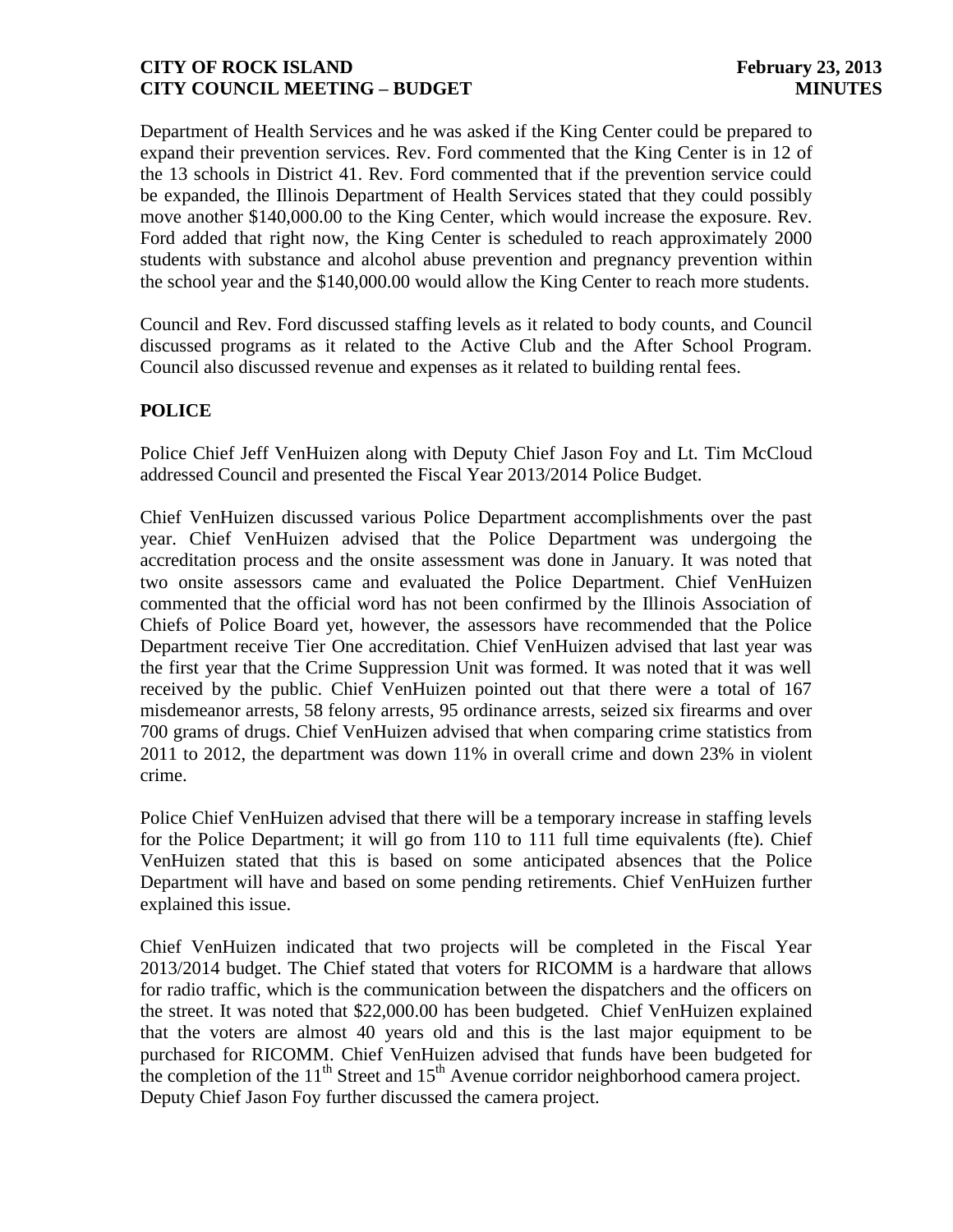Chief VenHuizen advised that there are no significant changes in revenue or the level of services that the Police Department provides. The Chief noted that the Crime Suppression Unit will continue to be funded with no major impact to the budget.

Chief VenHuizen advised that in the area of operational changes, funding from the State for the Elderly Services Officer (ESO) has been cut. The Chief added that the department will continue to staff this position. Chief VenHuizen indicated that since he was appointed to the Chief of Police position, there has been 17 personnel reassignments. Chief VenHuizen further discussed the Police Department's operational changes.

Police Chief VenHuizen advised that the Police Department will no longer be receiving the Elderly Services Officer Grant (ESO) and the department will no longer be receiving the Project Safe Neighborhood Grant, which is federally funded. Chief VenHuizen and Deputy Chief Foy further discussed these grants.

Chief VenHuizen stated that the Police Department will continue to receive funding through the Sustained Traffic Enforcement Program (STEP), Tobacco Grant, Bullet Proof Vest Grant, Byrne Justice Assistance Grant (JAG) Program and Illinois Training Reimbursement. Chief VenHuizen further discussed these grants.

Council and Chief VenHuizen further discussed the Police Department's proposed 2013/2014 Budget.

# **CED**

Community and Economic Development Director Jeff Eder accompanied by Budget and Grants Manager Dena Haag addressed Council and presented the CED Department's 2013-2014 Budget.

Mr. Eder advised that there are a lot of things happening in the Community and Economic Development. Mr. Eder added that five staff members have left the department in the last year. Mr. Eder commented that he has been with the City for nine months and since that time, he has hired a new Planning and Redevelopment Administrator, Budget and Grants Manager and an Urban Planner. Mr. Eder indicated that he doesn't anticipate a lot of change in staff in the next year. Mr. Eder discussed CED activities and indicated that he is looking at staff to determine who is better suited for which activity.

Mr. Eder discussed upcoming Community and Economic Development projects. Mr. Eder stated that the most exciting part of town is the South  $11<sup>th</sup>$  Street TIF. Mr. Eder noted that the Walmart project has already been announced and this past week, the redevelopment in the area of the old Michael's Trailer Park was announced. It was noted that the current TIF District will be disbanded and a new TIF will be put in its place, which will pay for all of the activities. Mr. Eder indicated that the Fareway project is moving forward. It was noted that in the Southwest area, construction is ready to start this year on some of the infrastructure for the Ridgewood Sustainable Business Park. Mr. Eder stated that the design for the water, sewer and road are complete. Mr. Eder also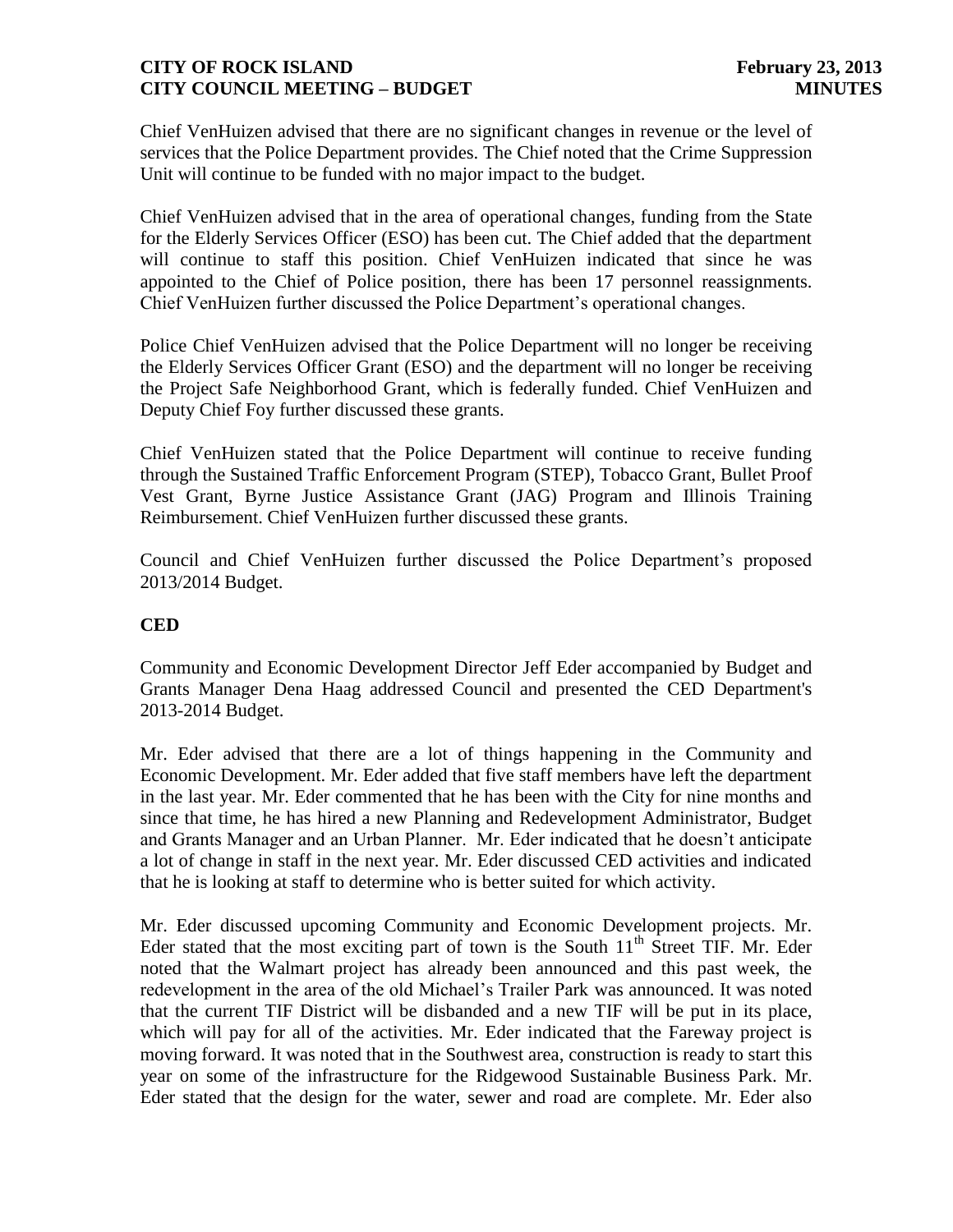discussed the Downtown TIF, The Locks TIF and the Arsenal Gateway project. Mr. Eder explained that the City will be expanding the Enterprise Zone to include the Fareway and Friendship Manor projects. Mr. Eder explained that the bigger issue is that the State law that enacted the enterprise zone expires on January 1, 2014 and this means that the City will have to go through a renewal process of the enterprise zone. Mr. Eder further discussed this issue.

Mr. Eder commented on other projects that staff is starting to work on, which include the retail planning strategies including the Blackhawk Corridor and South  $11<sup>th</sup>$  Street. Mr. Eder also discussed College Hill. Mr. Eder stated that another exciting project being worked on is Jumer's Crossing. Mr. Eder added that for the long term, Jumer's Crossing is probably one of the most important projects the City will undertake. Mr. Eder further discussed the upcoming projects.

Mr. Eder pointed out that on the building side, the City is looking at the adoption of the 2012 Building Codes. Mr. Eder discussed adopting the energy codes as it related to State mandates. Mr. Eder also discussed revising a fee collection process for code enforcement and rental inspection activities. Council discussed rental inspections as it related to compliance.

Mr. Eder commented on the contracts included in the budget. Mr. Eder advised that revenue has not significantly changed from last year; the biggest change in revenue that staff is looking at is the inspection fees, special projects and some new grant opportunities.

Mr. Eder commented that no changes are anticipated in the level of services provided by the Community and Economic Development Department, and there are no other changes in operations with the exception of staffing changes.

Mr. Eder advised that CED will not be applying for the Historic Preservation Grant next year due to the changes in the CED Department. Mr. Eder noted that the City received an IKE Grant for \$100,000.00 and it will be used for comprehensive planning. Mr. Eder stated that Community Development Block Grant funds continue to decrease. Mr. Eder added that it is being projected for another 10% cut in this year's budget. Mr. Eder further discussed this issue.

Mr. Eder commented that another big effort being made in the CED Department is that Dena Hagg, the Budget and Grants Manager will be tasked with coordinating all of the grants with the different City departments. This will be in one centralized location. Mr. Eder noted that the Police grants will be the exception.

Council and Mr. Eder further discussed the Community and Economic Development Department's 2013/2014 Budget.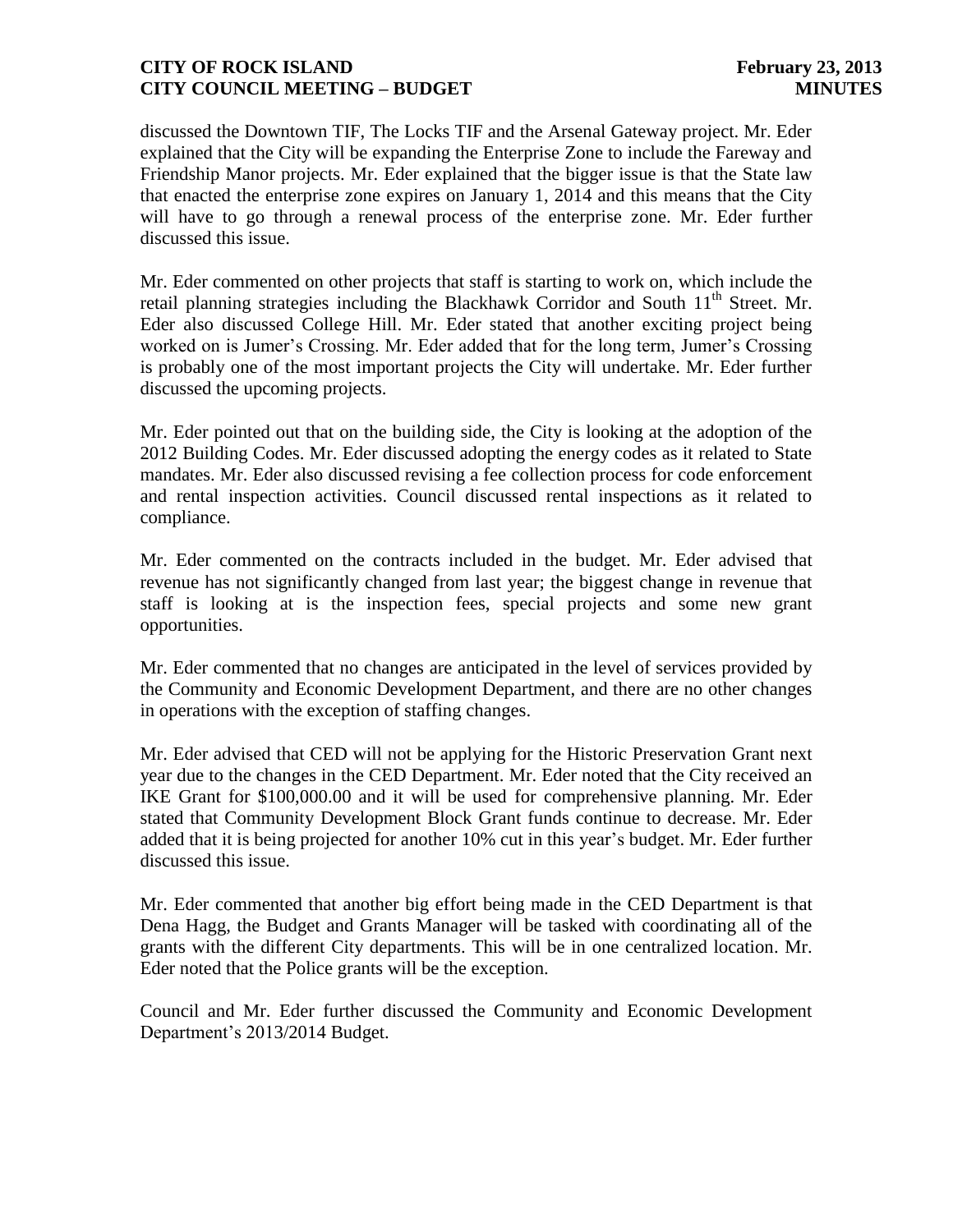# **LIBRARY**

Library Director Angela Campbell along with Assistant Library Director Amy Penry presented the Library's Fiscal Year 2013-2014 proposed Budget.

Ms. Campbell indicated that there is no change in full time equivalents (fte's). Ms. Campbell advised that the library will begin its strategic planning process this spring and it will be completed by the fall. It was noted that the library will also be working on a building maintenance repair schedule. Ms. Campbell stated that there are some building repair issues. Ms. Campbell advised that the roof at the Southwest Branch was found to be structurally not sound; it needs to be redesigned and then reroofed. Ms. Campbell also noted that there is a foundation leak at the Main Library that is soaking some of the drywall in the lower level. Ms. Campbell commented on various contracts included in Library's budget.

Ms. Campbell stated that in regards to revenues, fees will remain the same. Ms. Campbell indicated that the Library is comparable to surrounding cities for fees charged and the library is making a little money from the collection agency with the small balance program. It was noted that there are no changes in the level of services that the library provides.

It was noted that Ms. Campbell became the new Library Director on January  $21<sup>st</sup>$ . Ms. Campbell commented that operations and personnel are currently being evaluated for efficiency. Ms. Campbell advised that the grants that the library receives from the Friends and Foundation are expected to remain the same. Ms. Campbell indicated that the Rock Island Community Foundation grant for Fiscal Year 2013 may have to be carried over to Fiscal Year 2014.

Ms. Campbell discussed the Quad Cities library computer system consortium-RiverShare, which replaced the PrairieCat system. Council and Ms. Campbell discussed the leaking roof at the Southwest Branch.

Council further discussed the Rock Island Library's proposed 2013/2014 Budget.

# **PUBLIC WORKS**

Public Works Director Bob Hawes accompanied by Assistant Director Michelle Martin presented the Public Works Department's 2013/2014 Budget.

Mr. Hawes stated that the Public Works Budget is approximately \$68 million dollars, which is spread over 13 funds; it is up 4.0% or about \$2.4 million dollars. Mr. Hawes added that most of that is capital costs and debt service costs related to the Long Term Control Plan.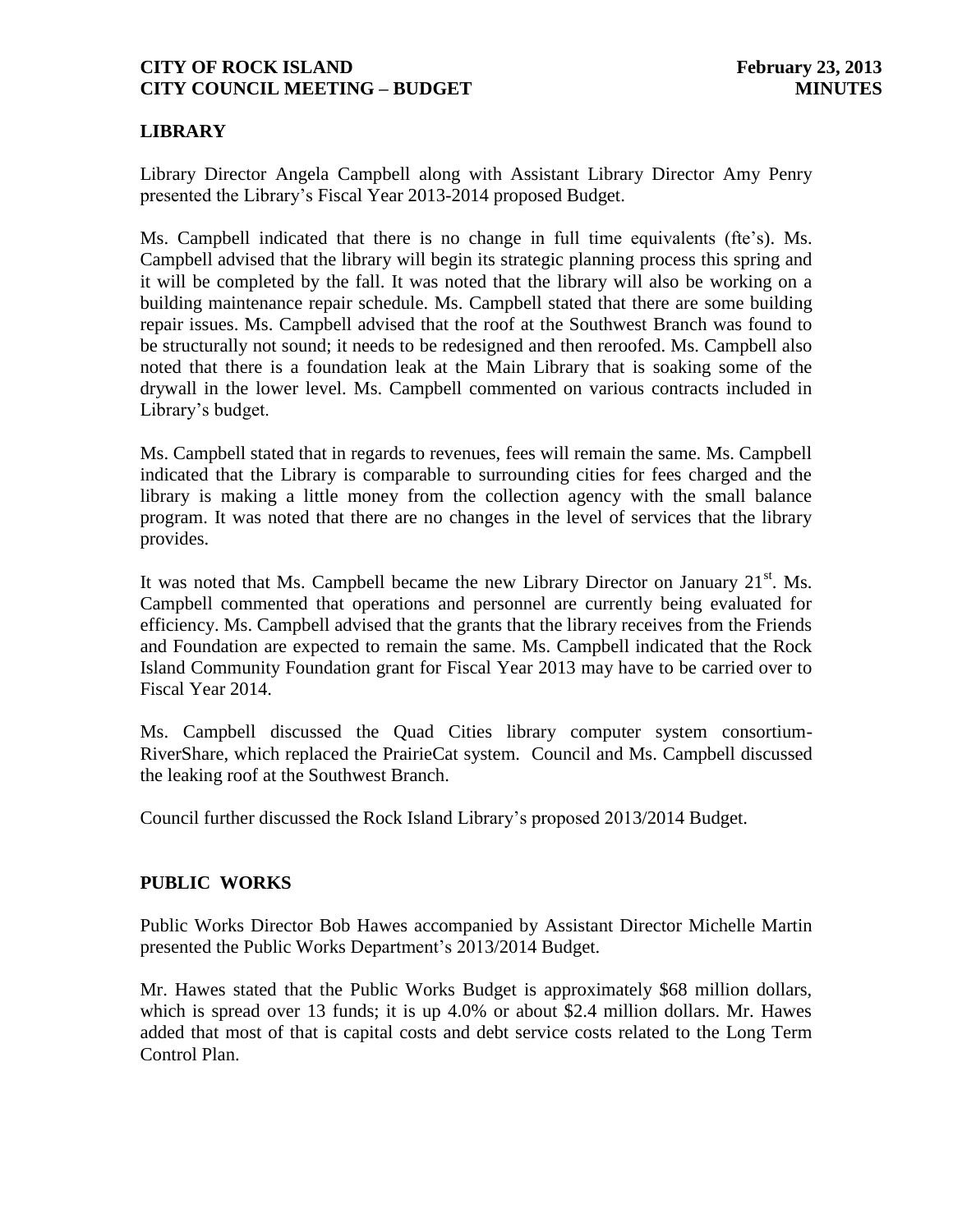Mr. Hawes indicated that in the area of full time equivalents (fte), the staffing levels for the department will be reduced from 112 to 109 positions. Mr. Hawes advised that the department currently has nine vacant positions. Mr. Hawes added that the budget assumes the elimination of three of the vacant positions, which include a maintenance electrician and two maintenance worker positions. Mr. Hawes advised that the budget includes approximately \$366,000.00 for 25 thousand hours for contract employees, which is a little over 12 fte's. It was noted that this is down slightly from the Fiscal Year 2013 Budget. Mr. Hawes commented that the areas of reduction include; seasonal labor maintenance of the City owned rain gardens; the clerical assistance hours for the Cross – Connection Control Program; a slight reduction of hours for the fuel dock attendants at Sunset Marina; and a reduction of an engineering intern's hours.

Mr. Hawes advised that there are no proposed revenue changes other than the water rate increase that Council approved about a year ago and the increase in Sunset Marina rates that was approved this past October.

Mr. Hawes stated that the General Fund supports street and right-of-way maintenance, snow removal, solid waste collection and electrical maintenance. Mr. Hawes added that there will be some minor reductions in service levels due to the elimination of the prior mentioned positions. It was noted that some money was added to contract maintenance to offset the loss of the maintenance electrician and a small amount of money was added for tree trimming. Mr. Hawes commented that there will be a reduction in the annual microsurfacing program; it will go from 130,000 square yards to 97,500 square yards. Mr. Hawes explained that the micro surfacing program is designed to treat all asphalt streets on a seven year cycle; the impact to the reduced program will increase the cycle length to nine years for taking care of the asphalt streets. Mr. Hawes added that over the long term, this could accelerate the deterioration of the asphalt streets. Mr. Hawes discussed the impact on snow removal as it related to the proposed Fiscal Year 2014 staff reductions. Mr. Hawes indicated that for small snow storms, there would be no impact. However, when there is a major storm, it may be more difficult to maintain a full snow removal crew.

Mr. Hawes stated that there are no expected changes in the area of operations. Mr. Hawes then discussed grants. It was noted that the City received an IKE grant of approximately \$750,000.00 that will be applied for the design of the  $6<sup>th</sup>$  Avenue relief sewer. Mr. Hawes offered that the annual Solid Waste Assistance Grant (SWAG) from the Rock Island County Waste Management Agency of \$29,264.00 will go in the General Fund to support the cost of solid waste activities. It was noted that the City received a Truck Route Program Grant (TARP) of \$114,250.00 from the Illinois Department of Transportation for improvements to  $5<sup>th</sup>$  Street between  $18<sup>th</sup>$  and  $24<sup>th</sup>$  Avenue.

Council discussed the Public Works Department budget as it related to the reduction in staffing levels in terms of major snow storms and reductions in staffing levels as it related to efficiency in operations. Council also discussed the City's prior operation of the refuge and yard waste center at Public Works. Council further discussed the Public Works Department's budget.